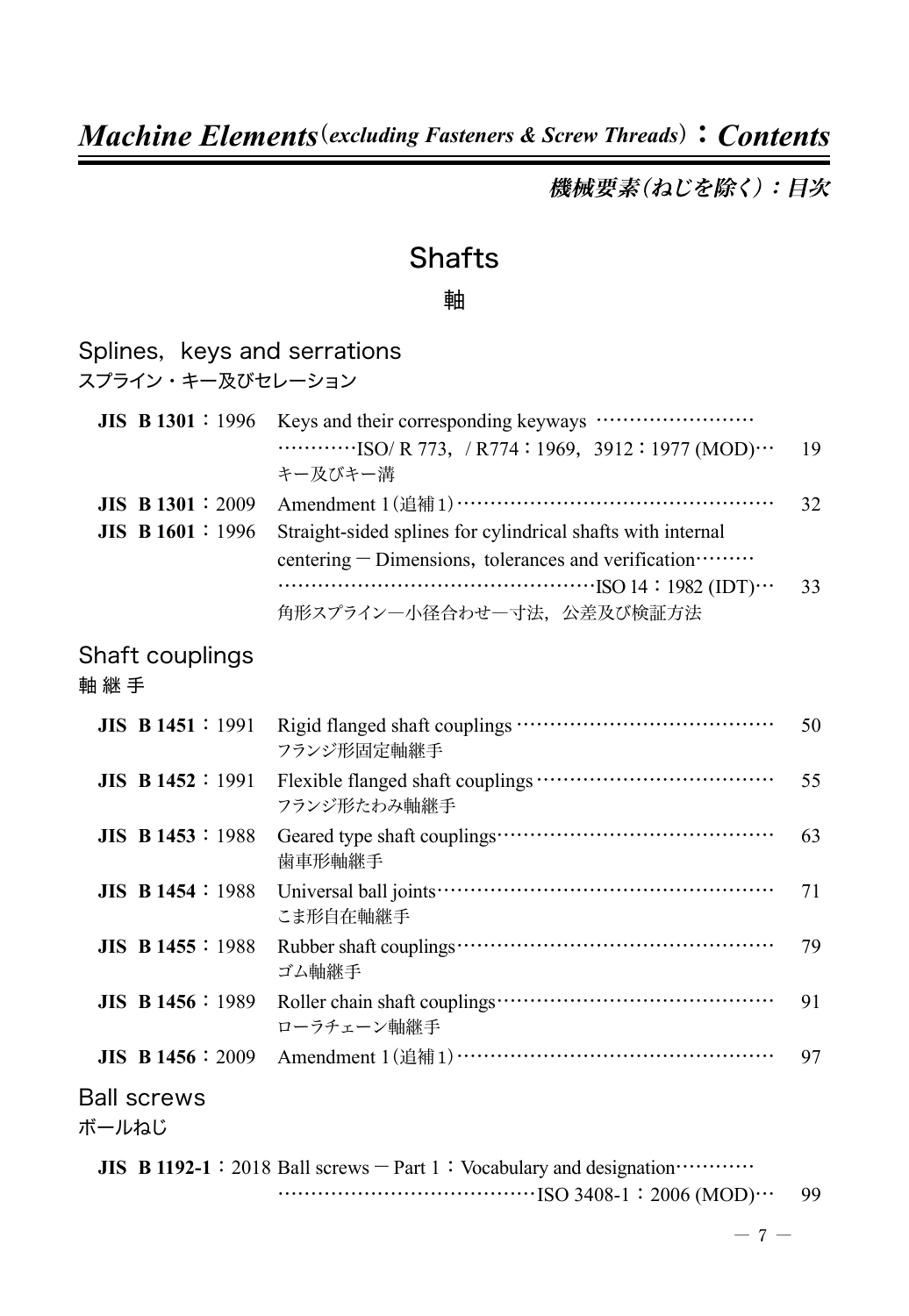ボールねじ―第1部:用語及び記号

- **JIS B** 1192-2 : 2018 Ball screws  $-$  Part 2 : Nominal diameters and nominal leads …………………………………ISO 3408-2:1991 (MOD)… 114 ボールねじ―第2部:呼び径及び呼びリード
- **JIS B** 1192-3 : 2018 Ball screws  $-$  Part 3 : Acceptance conditions and test method …………………………………ISO 3408-3:2006 (MOD)… 127 ボールねじ―第3部:精度測定方法
- **JIS B 1192-4**:2018 Ball screws-Part 4:Static axial rigidity………………… …………………………………ISO 3408-4:2006 (MOD)… 159 ボールねじ―第4部:軸方向静剛性
- **JIS B** 1192-5 : 2018 Ball screws  $-$  Part 5 : Static and dynamic axial load ratings and operational life …………ISO 3408-5: 2006 (MOD)… 175 ボールねじ―第5部:静定格荷重,動定格荷重及び寿命
- **JIS B** 1193-1 : 2013 Ball splines Part 1: General characteristics and requirements……………………ISO 23848-1:2009 (MOD)… 190 ボールスプライン―第1部:一般特性及び要求事項
- **JIS B 1193-2**: 2013 Ball splines Part 2: Dynamic and static load ratings and rating life……………………… ISO 23848-2:2009 (IDT)… 212 ボールスプライン―第2部:動定格荷重,静定格荷重及び定格 寿命

## Rolling Bearings

#### 転がり軸受

#### **Basics**

基 本

| JIS B 0124 : 2009   |                                                                                                                                 |  |
|---------------------|---------------------------------------------------------------------------------------------------------------------------------|--|
|                     |                                                                                                                                 |  |
|                     | 転がり軸受一量記号                                                                                                                       |  |
| $JIS$ B 1511 : 1993 | Rolling bearings – General code $\cdots$ $\cdots$ $\cdots$ $\cdots$ $\cdots$ $\cdots$ 242<br>転がり軸受総則                            |  |
|                     | <b>JIS B 1512-1</b> : 2011 Rolling bearings $-$ Boundary dimensions $-$ Part 1 : Radial                                         |  |
|                     |                                                                                                                                 |  |
|                     | 転がり軸受一主要寸法一第1部:ラジアル軸受                                                                                                           |  |
|                     | <b>JIS B 1512-2</b> : 2011 Rolling bearings $-$ Boundary dimensions $-$ Part 2 : Thrust                                         |  |
|                     |                                                                                                                                 |  |
|                     | 転がり軸受一主要寸法一第2部:平面座スラスト軸受                                                                                                        |  |
|                     | <b>JIS B 1512-3</b> : 2011 Rolling bearings $-$ Boundary dimensions $-$ Part 3 : Tapered                                        |  |
|                     | roller bearings $\cdots$ $\cdots$ $\cdots$ $\cdots$ $\cdots$ $\cdots$ $\cdots$ $\cdots$ $\cdots$ $\cdots$ $\cdots$ $\cdots$ 308 |  |

― **8** ―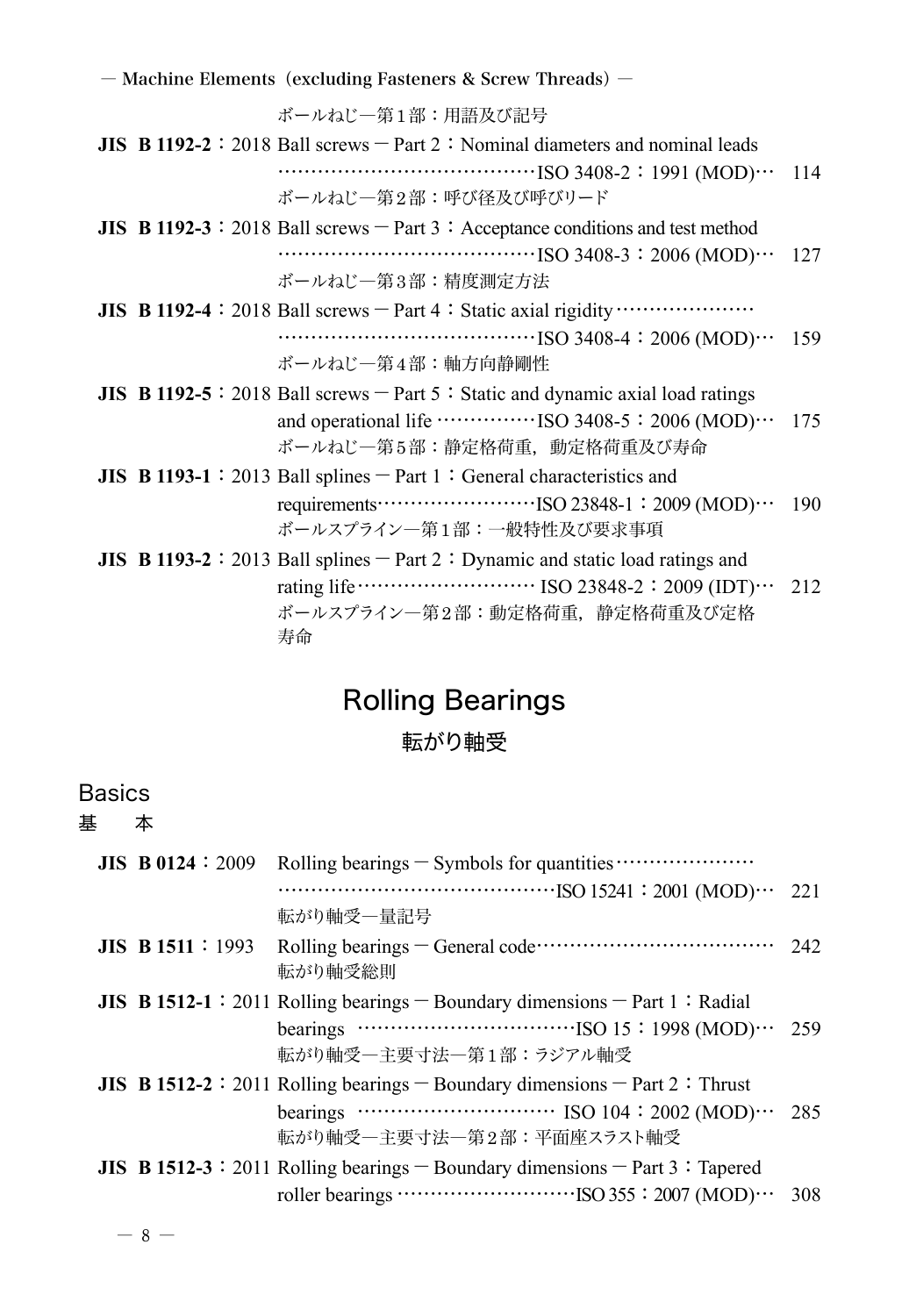|                          | - Machine Elements (excluding Fasteners & Screw Threads) -                                                                                        |     |
|--------------------------|---------------------------------------------------------------------------------------------------------------------------------------------------|-----|
|                          | 転がり軸受一主要寸法一第3部:円すいころ軸受                                                                                                                            |     |
|                          | JIS B 1512-4: 2011 Rolling bearings $-$ Boundary dimensions $-$ Part 4: Flange                                                                    |     |
|                          | dimensions of radial ball bearings with flanged outer ring                                                                                        |     |
|                          | 転がり軸受一主要寸法一第4部:外輪フランジ付きラジアル玉                                                                                                                      | 350 |
|                          | 軸受のフランジ寸法                                                                                                                                         |     |
|                          | JIS B 1512-5: 2011 Rolling bearings - Boundary dimensions - Part 5: Chamfer                                                                       |     |
|                          | dimensions for loose rib and non-rib sides of single-row                                                                                          |     |
|                          | 転がり軸受一主要寸法一第5部:単列円筒ころ軸受のつばのな                                                                                                                      | 356 |
|                          | い側及びつば輪の面取寸法                                                                                                                                      |     |
|                          | JIS B 1512-6: 2011 Rolling bearings - Boundary dimensions - Part 6: Chamfer                                                                       |     |
|                          | dimensions for outer ring non-thrust side of single-row angular                                                                                   |     |
|                          | 転がり軸受一主要寸法一第6部:単列アンギュラ玉軸受の外輪                                                                                                                      | 360 |
|                          | 正面の面取寸法                                                                                                                                           |     |
| <b>JIS B 1513</b> : 1995 |                                                                                                                                                   | 365 |
|                          | 転がり軸受の呼び番号                                                                                                                                        |     |
|                          | JIS B 1514-3 : 2006 Rolling bearings $-$ Tolerances of bearings $-$ Part 3 : Chamfer<br>dimensions - Maximum values ······ISO 582: 1995 (IDT) ··· |     |
|                          | 転がり軸受一軸受の公差一第3部:面取寸法の最大値                                                                                                                          | 375 |
|                          | JIS B 1515-1: 2006 Rolling bearings - Tolerances - Part 1: Terms and                                                                              |     |
|                          | definitions $\cdots$ $\cdots$ $\cdots$ $\cdots$ $\cdots$ $\cdots$ $\cdots$ $\cdots$ $\cdots$ $\cdots$ $\cdots$ $\cdots$<br>転がり軸受一公差一第1部:用語及び定義    | 385 |
|                          | JIS B 1515-2 : 2006 Rolling bearings $-$ Tolerances $-$ Part 2 : Measuring and                                                                    |     |
|                          | gauging principles and methods ··· ISO 1132-2: 2001 (IDT) ···<br>転がり軸受一公差一第2部:検証の原則及び方法                                                           | 417 |
| <b>JIS B 1518</b> : 2013 | Rolling bearings - Dynamic load ratings and rating life                                                                                           |     |
|                          |                                                                                                                                                   | 467 |
|                          | 転がり軸受一動定格荷重及び定格寿命                                                                                                                                 |     |
| $JIS$ B 1519 : 2009      | Rolling bearings $-$ Static load ratings $\cdots$ ISO 76 : 2006 (IDT) $\cdots$<br>転がり軸受一静定格荷重                                                     | 525 |
|                          | JIS B 1520-1 : 2015 Rolling bearings $-$ Internal clearance $-$ Part 1 : Radial                                                                   |     |
|                          | internal clearance for radial bearings                                                                                                            |     |
|                          | 転がり軸受一内部すきま一第1部:ラジアル軸受のラジアル内部                                                                                                                     | 541 |
|                          | すきま                                                                                                                                               |     |
| <b>JIS B 1550</b> : 2010 | Rolling bearings $-$ Thermal speed rating $-$ Calculation $\cdots$                                                                                |     |
|                          |                                                                                                                                                   | 554 |
|                          | 転がり軸受一熱定格回転速度一計算方法                                                                                                                                |     |

― **9** ―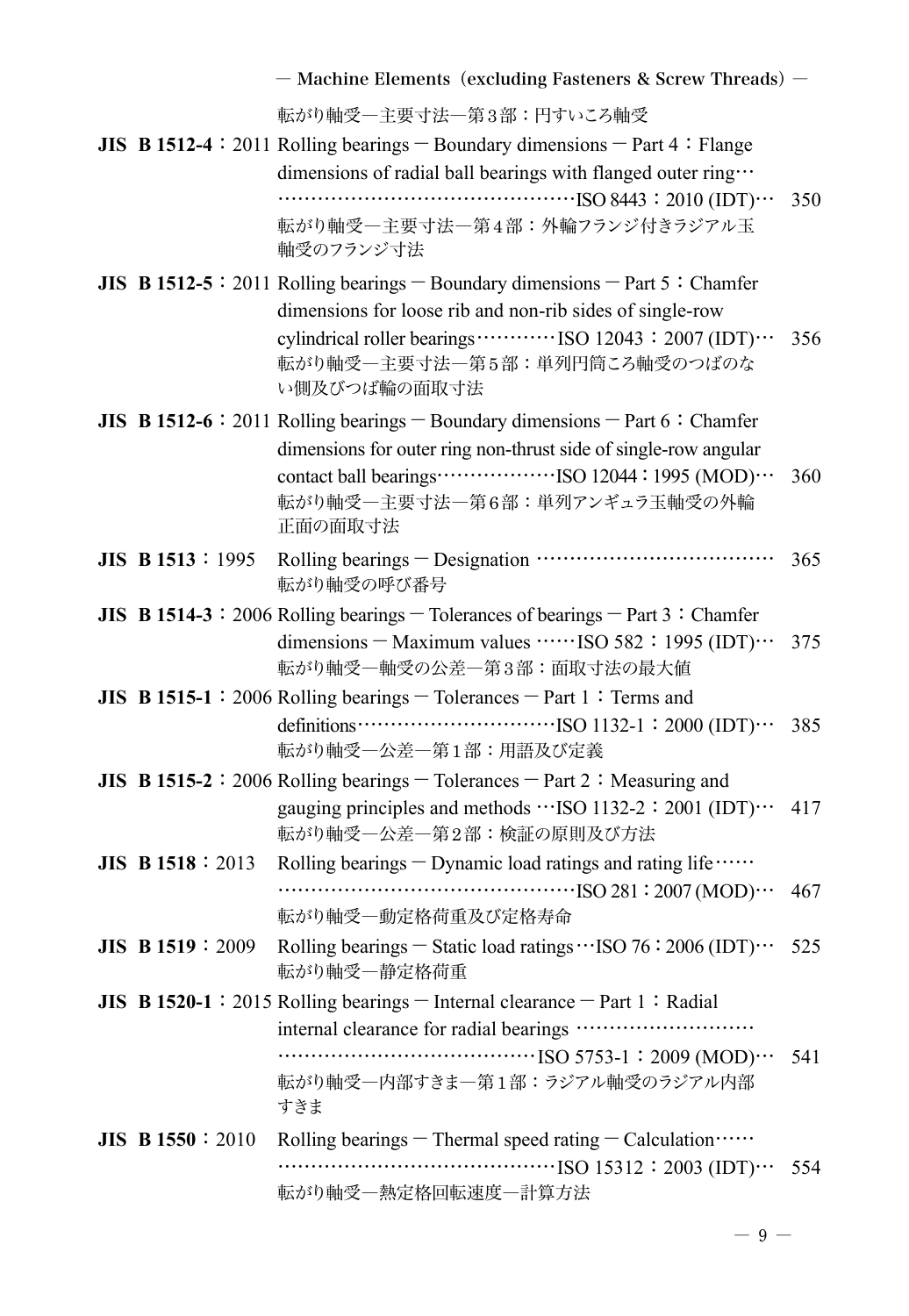**JIS B 1566**: 2015 Rolling bearings - Mounting dimensions and fits …………… 567 転がり軸受―取付関係寸法及びはめあい

# Bearings<br>軸 受

軸

| <b>®JIS B 1509:2020</b>  | Rolling bearings $-$ Radial bearings with locating snap ring<br>- Dimensions, geometrical product specifications (GPS) and<br>tolerance values $\cdots$ $\cdots$ $\cdots$ $\cdots$ $\cdots$ $\cdots$ $\cdots$ $\cdots$ $\cdots$ $\cdots$ $\cdots$ $\cdots$ $\cdots$ $\cdots$ $\cdots$ $\cdots$ $\cdots$ $\cdots$ $\cdots$ $\cdots$ $\cdots$ $\cdots$ $\cdots$ $\cdots$ $\cdots$ $\cdots$ $\cdots$ $\cdots$ $\cdots$ $\cdots$ $\cdots$ $\cdots$ $\cdots$ $\cdots$<br>転がり軸受一止め輪付きラジアル軸受一寸法、製品の幾何特性<br>仕様(GPS)及び公差値 | 602 |
|--------------------------|------------------------------------------------------------------------------------------------------------------------------------------------------------------------------------------------------------------------------------------------------------------------------------------------------------------------------------------------------------------------------------------------------------------------------------------------------------------------------------------------------------------|-----|
| <b>JIS B 1521</b> : 2012 | Rolling bearings - Deep groove ball bearings<br>転がり軸受一深溝玉軸受                                                                                                                                                                                                                                                                                                                                                                                                                                                      | 625 |
| JIS B $1522 : 2012$      | Rolling bearings - Angular contact ball bearings<br>転がり軸受ーアンギュラ玉軸受                                                                                                                                                                                                                                                                                                                                                                                                                                               | 645 |
| $JIS$ B 1523 : 2012      | Rolling bearings - Self-aligning ball bearings<br>転がり軸受一自動調心玉軸受                                                                                                                                                                                                                                                                                                                                                                                                                                                  | 652 |
| JIS B $1532 : 2012$      | Rolling bearings $-$ Thrust ball bearings with flat back faces $\cdots$<br>転がり軸受一平面座スラスト玉軸受                                                                                                                                                                                                                                                                                                                                                                                                                      | 658 |
| $JIS$ B 1533 : 2013      | Rolling bearings - Cylindrical roller bearings<br>転がり軸受一円筒ころ軸受                                                                                                                                                                                                                                                                                                                                                                                                                                                   | 669 |
| <b>JIS B 1534 : 2013</b> | Rolling bearings - Tapered roller bearings ·····························<br>転がり軸受一円すいころ軸受                                                                                                                                                                                                                                                                                                                                                                                                                        | 691 |
| JIS B $1535 : 2013$      | Rolling bearings - Self-aligning roller bearings<br>転がり軸受一自動調心ころ軸受                                                                                                                                                                                                                                                                                                                                                                                                                                               | 709 |
|                          | ®JIS B 1536-1: 2021 Rolling bearings - Boundary dimensions, geometrical product<br>specifications (GPS) and tolerance values of needle roller<br>転がり軸受一針状ころ軸受の主要寸法、製品の幾何特性仕様<br>(GPS)及び公差値一第1部:ソリッド形                                                                                                                                                                                                                                                                                                             | 719 |
|                          | JIS B 1536-3 $\div$ 2008 Rolling bearings $-$ Boundary dimensions and tolerances of<br>needle roller bearings $-$ Part 3: Radial needle roller and<br>転がり軸受一針状ころ軸受の主要寸法及び公差一第3部:ラジ<br>アル保持器付き針状ころ                                                                                                                                                                                                                                                                                                                | 741 |
|                          | JIS B 1536-4 : 2008 Rolling bearings $-$ Boundary dimensions and tolerances of<br>needle roller bearings - Part 4: Thrust needle roller and cage<br>assemblies, thrust washers ··········· ISO 3031:2000 (MOD) ···<br>転がり軸受一針状ころ軸受の主要寸法及び公差一第4部:スラ<br>スト保持器付き針状ころ及びスラストワッシャ                                                                                                                                                                                                                                      | 748 |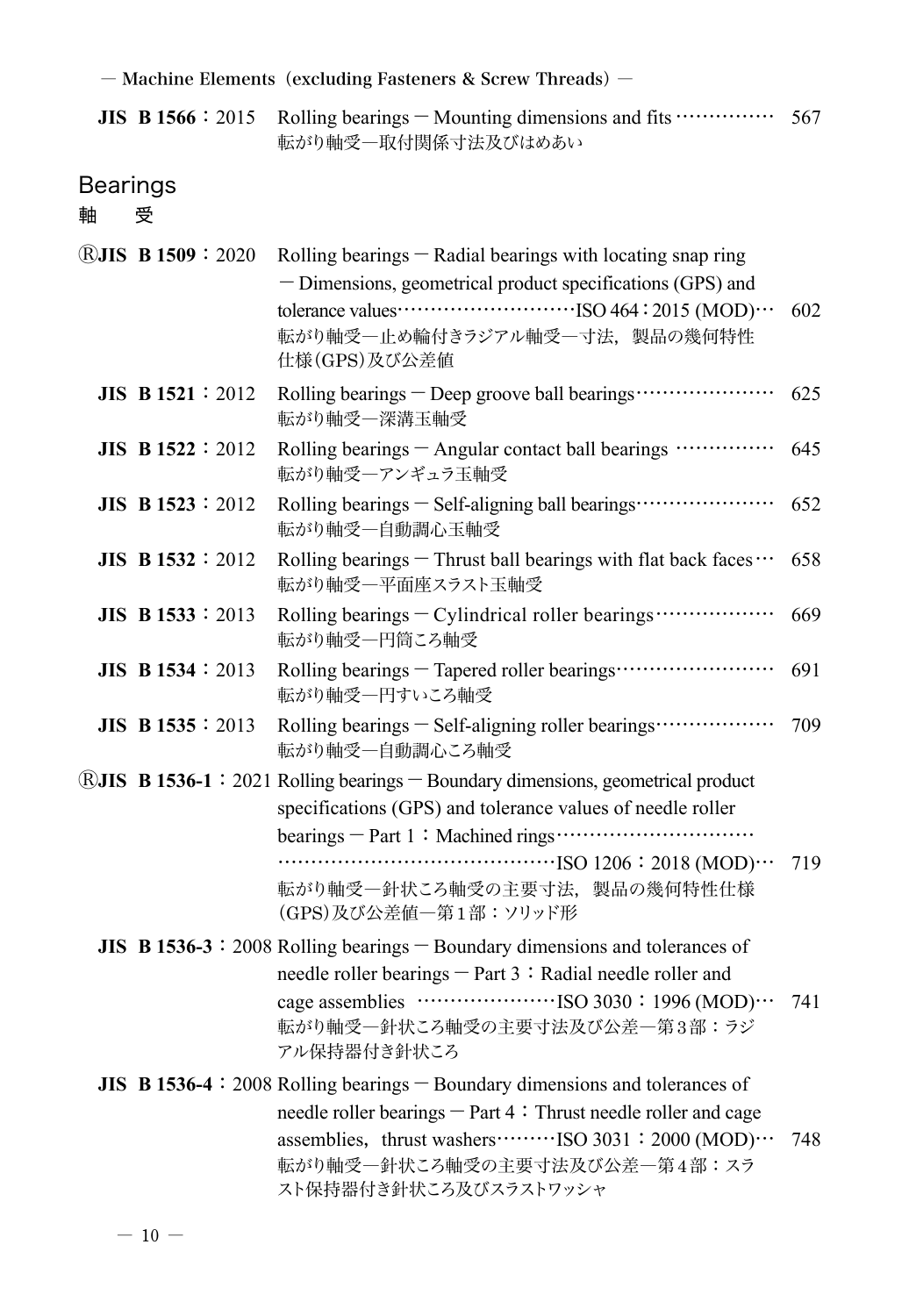|                          | $\left[\text{RJIIS}\right]$ B 1536-5 : 2021 Rolling bearings $-$ Boundary dimensions, geometrical product                  |  |
|--------------------------|----------------------------------------------------------------------------------------------------------------------------|--|
|                          | specifications (GPS) and tolerance values of needle roller                                                                 |  |
|                          | bearings - Part 5: Track rollers ··· ISO 7063: 2018 (MOD) ··· 757<br>転がり軸受一針状ころ軸受の主要寸法、製品の幾何特性仕様<br>(GPS)及び公差値一第5部:トラックローラ |  |
| <b>JIS B 1539</b> : 2013 | Rolling bearings $-$ Self-aligning thrust roller bearings $\cdots$ 770<br>転がり軸受一スラスト自動調心ころ軸受                               |  |
| $JIS$ B 1540 : 2010      | Rolling bearings $-$ Aligning thrust ball bearings and aligning<br>転がり軸受一調心座スラスト玉軸受及び調心座金付きスラスト<br>玉軸受一主要寸法                |  |
|                          |                                                                                                                            |  |

# Sintered and Journal Bearings

### 滑り軸受

|  | JIS B 0162-1: 2006 Plain bearings-Terms, definitions and classification-Part 1:             |     |
|--|---------------------------------------------------------------------------------------------|-----|
|  | Design, bearing materials and their properties                                              |     |
|  | $\cdots$ [SO 4378-1 : 1997 (MOD) $\cdots$                                                   | 793 |
|  | 滑り軸受―用語,定義及び分類―第1部:設計,軸受材料及<br>びその特性                                                        |     |
|  | JIS B 0162-2 : 2006 Plain bearings – Terms, definitions and classification – Part 2:        |     |
|  | 滑り軸受一用語,定義及び分類―第2部:摩擦及び摩耗                                                                   | 829 |
|  | JIS B 0162-3 : 2006 Plain bearings – Terms, definitions and classification – Part 3:        |     |
|  |                                                                                             | 847 |
|  | 滑り軸受一用語, 定義及び分類一第3部:潤滑                                                                      |     |
|  | <b>JIS B 0162-4</b> : 2006 Plain bearings – Terms, definitions and classification – Part 4: |     |
|  | Calculation parameters and their symbol ····························                        |     |
|  | $\cdots$ [SO 4378-4 : 1997 (MOD) $\cdots$                                                   | 869 |
|  | 滑り軸受一用語,定義及び分類―第4部:計算パラメータ及び<br>その記号                                                        |     |
|  | JIS B 0163-1 : 2007 Plain bearings $-$ Symbols $-$ Part 1 : Basic symbols $\cdots$          |     |
|  |                                                                                             | 888 |
|  | 滑り軸受―記号―第1部:基本記号                                                                            |     |
|  | JIS B 0163-2 : 2007 Plain bearings $-$ Symbols $-$ Part 2 : Applications $\cdots$           |     |
|  |                                                                                             | 909 |
|  | 滑り軸受―記号―第2部:応用記号                                                                            |     |
|  | JIS B 1582 : 2017 Plain Bearings - Bushes for journal bearings                              |     |
|  |                                                                                             |     |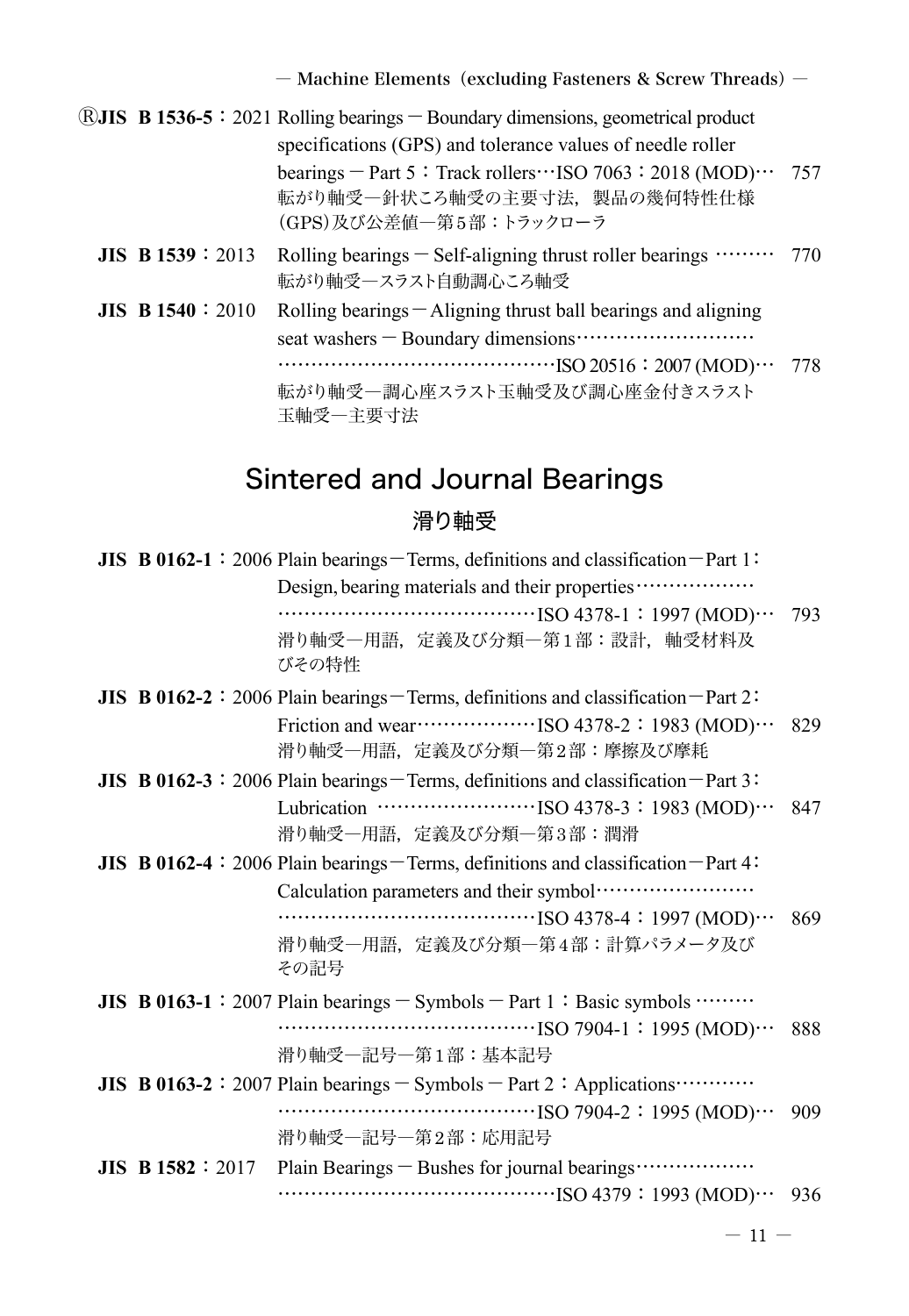滑り軸受―ブシュ

## Sprocket, Roller Chains, Belts 歯車・チェーン・ベルト

Sprocket<br>歯 車 歯

|                         | <b>JIS B 0102-1</b> : 2013 Vocabulary of gear terms $-$ Part 1 : Definitions related to |
|-------------------------|-----------------------------------------------------------------------------------------|
|                         |                                                                                         |
|                         | 歯車用語一第1部:幾何形状に関する定義                                                                     |
|                         | JIS B 0102-2 : 2013 Vocabulary of gear terms $-$ Part 2 : Definitions related to        |
|                         |                                                                                         |
|                         | 歯車用語一第2部:ウォームギヤの幾何形状に関する定義                                                              |
| <b>JIS B0121</b> : 2012 | International gear notation - Symbols for geometrical data                              |
|                         |                                                                                         |
|                         | 歯車記号一幾何学的データの記号                                                                         |
|                         | JIS B 1701-1: 2012 Cylindrical gears for general and heavy engineering $-$ Part 1:      |
|                         |                                                                                         |
|                         | 円筒歯車ーインボリュート歯車歯形一第1部:標準基準ラック歯形                                                          |
|                         | JIS B 1701-2 : 2017 Cylindrical gears for general engineering and for heavy             |
|                         | engineering – Part 2: Module $\cdots$ 1SO 54: 1996 (MOD) $\cdots$ 1046                  |
|                         | 円筒歯車ーインボリュート歯車歯形一第2部:モジュール                                                              |
|                         | JIS B 1702-1: 2016 Cylindrical gears $-$ ISO system of flank tolerance classification   |
|                         | $-$ Part 1: Definitions and allowable values of deviations                              |
|                         | relevant to flanks of gear teeth ··· ISO 1328-1: 2013 (MOD) ··· 1050                    |
|                         | 円筒歯車一精度等級一第1部:歯車の歯面に関する誤差の定                                                             |
|                         | 義及び許容値                                                                                  |
|                         | JIS B 1702-2:1998 Cylindrical gears $-$ ISO system of accuracy $-$ Part 2:              |
|                         | Definitions and allowable values of deviations relevant to                              |
|                         | radial composite deviations and runout information                                      |
|                         | $\cdots$ (IDT) $\cdots$ 1097                                                            |
|                         | 円筒歯車一精度等級 第2部:両歯面かみ合い誤差及び歯溝                                                             |
|                         | の振れの定義並びに精度許容値                                                                          |
|                         | ®JIS B 1702-3: 2020 Cylindrical gears - System of tolerance classification - Part       |
|                         | 3: Definitions and allowable values of deviations relevant to                           |
|                         | corresponding gear-tooth flanks and radial-composite deviations                         |
|                         |                                                                                         |
|                         | 円筒歯車一精度等級一第3部:射出成形プラスチック歯車の歯                                                            |
|                         | 面及び両歯面かみ合いに関する偏差の定義並びに許容値                                                               |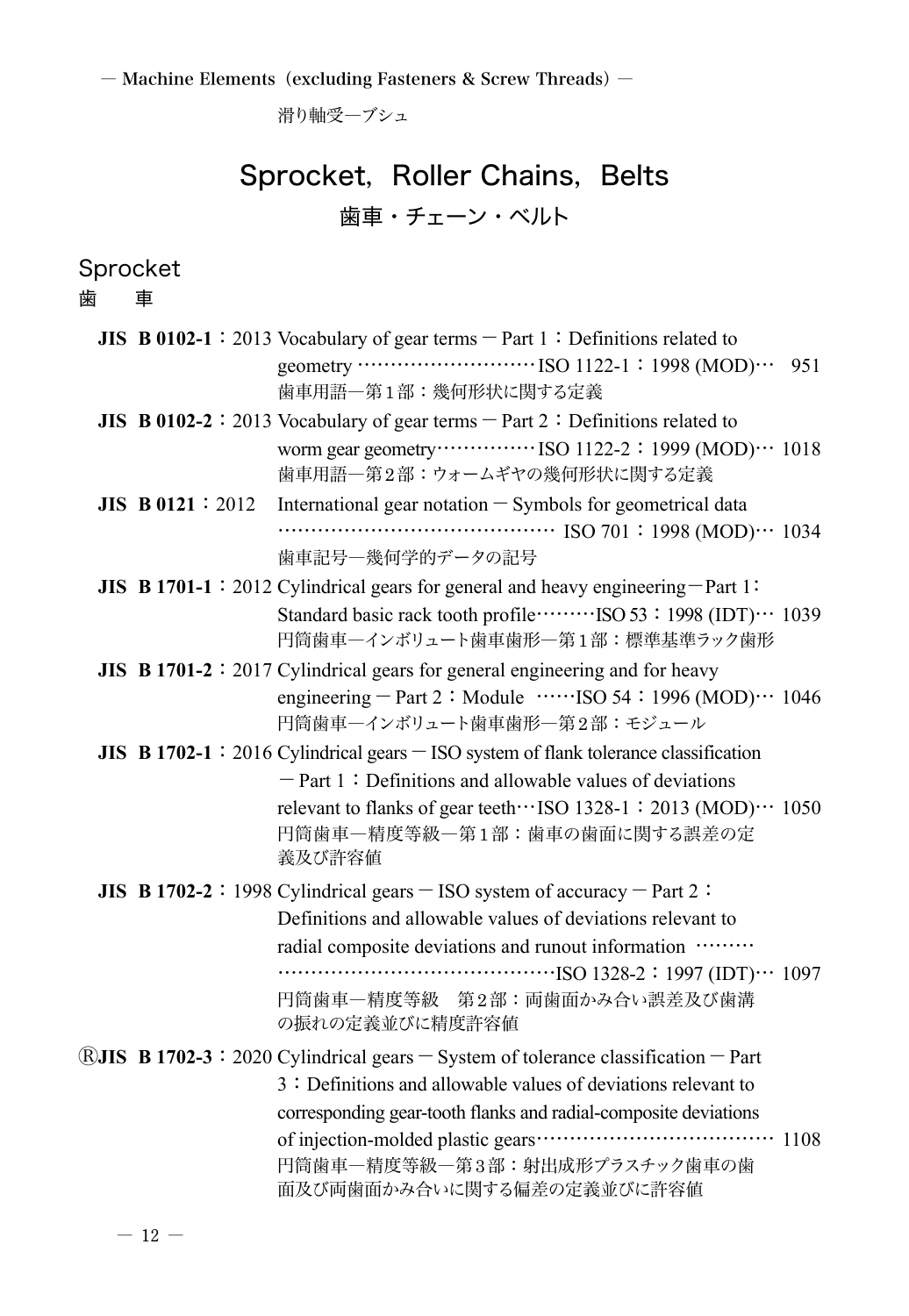|                            | - Machine Elements (excluding Fasteners & Screw Threads) -                                                                                                                                                                |
|----------------------------|---------------------------------------------------------------------------------------------------------------------------------------------------------------------------------------------------------------------------|
| <b>JIS B 1704</b> : 2010   | かさ歯車の精度                                                                                                                                                                                                                   |
| <b>JIS B 1705</b> : 2013   | かさ歯車のバックラッシ                                                                                                                                                                                                               |
|                            | JIS B 1706-1 : 1999 Straight bevel gear for general engineering $-$ Part 1 : Basic<br>すぐばかさ歯車一第1部:基準ラック                                                                                                                   |
|                            | <b>JIS B 1706-2</b> : 1999 Straight bevel gears for general engineering and heavy<br>engineering Part 2: Modules and diametral pitches………<br>$\cdots$ ISO 678 : 1976 (MOD) $\cdots$ 1164<br>すぐばかさ歯車一第2部:モジュール及びダイヤメトラルピッチ |
| <b>JIS B 1707</b> : 2018   | Bevel gears - Definitions and tolerance classification of<br>かさ歯車の歯面に関する形状偏差の定義及び許容値                                                                                                                                      |
| <b>JIS B 1723</b> : 2014   | Dimensions of cylindrical worm gears ······························ 1194<br>円筒ウォームギヤの寸法                                                                                                                                   |
| <b>JIS B</b> $1753 : 2013$ | Acceptance code for gear units $-$ Test code for airborne sound<br>歯車装置の受入検査一空気伝ぱ音の試験方法                                                                                                                                   |
| <b>JIS B 1754</b> : 1998   | Acceptance code for gears $-$ Part 2 : Determination of<br>mechanical vibrations of gear units during acceptance<br>歯車装置の受入検査一第2部:歯車装置の機械振動の測定方<br>法及び振動等級の決定                                                             |
| <b>AJIS B1759:2019</b>     | Estimation of tooth bending strength of cylindrical plastic<br>プラスチック円筒歯車の曲げ強さ評価方法                                                                                                                                        |

## Chains and sprocket

ローラチェーン・スプロケット

|  | <b>RJIS B 1801</b> : 2020 Short-pitch transmission precision roller chains and bush                                                                                                                                                                                                                                                  |
|--|--------------------------------------------------------------------------------------------------------------------------------------------------------------------------------------------------------------------------------------------------------------------------------------------------------------------------------------|
|  |                                                                                                                                                                                                                                                                                                                                      |
|  | 伝動用ローラチェーン及びブシュチェーン                                                                                                                                                                                                                                                                                                                  |
|  | <b>JIS B 1803</b> : 2018 Double-pitch precision roller chains for transmission and                                                                                                                                                                                                                                                   |
|  | conveyors $\cdots$ $\cdots$ $\cdots$ $\cdots$ $\cdots$ $\cdots$ $\cdots$ $\cdots$ $\cdots$ $\cdots$ $\cdots$ $\cdots$ $\cdots$ $\cdots$ $\cdots$ $\cdots$ $\cdots$ $\cdots$ $\cdots$ $\cdots$ $\cdots$ $\cdots$ $\cdots$ $\cdots$ $\cdots$ $\cdots$ $\cdots$ $\cdots$ $\cdots$ $\cdots$ $\cdots$ $\cdots$ $\cdots$ $\cdots$ $\cdots$ |
|  | 伝動用及び搬送用ダブルピッチローラチェーン                                                                                                                                                                                                                                                                                                                |
|  | <b>JIS B 1810</b> : 2018 Guidelines for the selection of roller chain drives $\cdots$                                                                                                                                                                                                                                                |
|  |                                                                                                                                                                                                                                                                                                                                      |
|  | 伝動用ローラチェーンの選定指針                                                                                                                                                                                                                                                                                                                      |
|  |                                                                                                                                                                                                                                                                                                                                      |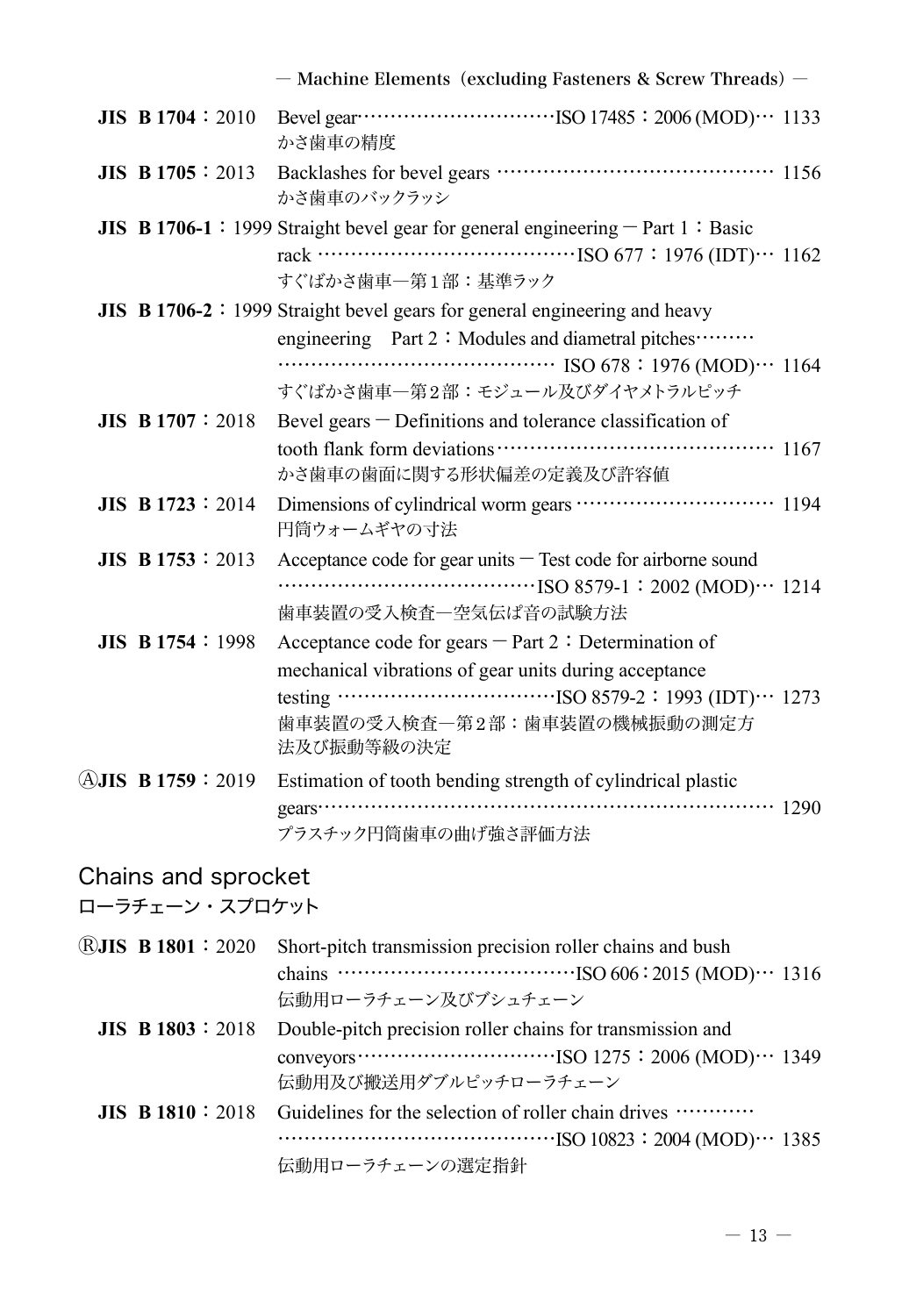| JIS B 1811 : 2018 Fatigue test method for transmission precision roller chains                                      |
|---------------------------------------------------------------------------------------------------------------------|
| and leaf chains $\cdots$ $\cdots$ $\cdots$ $\cdots$ $\cdots$ $\cdots$ $\cdots$ ISO 15654 : 2015 (MOD) $\cdots$ 1413 |
| 伝動用ローラチェーン及びリーフチェーンの疲労試験方法                                                                                          |
| <b>RJIS B 1812 : 2019</b> Glossary of terms relating to chains, sprockets and accessories                           |
|                                                                                                                     |
| チェーン、スプロケット及び附属品一用語                                                                                                 |

Belts and belt pulleys

ベルト車・ベルト

| $JIS$ B 1852 : 1980      | 平プーリ                                                                                                                                                                               |  |
|--------------------------|------------------------------------------------------------------------------------------------------------------------------------------------------------------------------------|--|
| <b>JIS B 1854</b> : 1987 | Grooved pulleys for classical V-belts ······························ 1528<br>一般用Vプーリ                                                                                               |  |
| <b>JIS B 1855</b> : 1991 | 細幅Vプーリ                                                                                                                                                                             |  |
| JIS B 1856 : 2018        | Synchronous belt drives - Imperial pitch trapezoidal profile<br>system – Belts and pulleys $\cdots \cdots \cdots$ ISO 19347 : 2015 (MOD) $\cdots$ 1565<br>一般用台形歯形歯付ベルト伝動ーベルト及びプーリ  |  |
| <b>JIS B 1858 : 2005</b> | Belt drives - Pulleys and V-ribbed belts for industrial<br>Vリブドベルト伝動ー一般用プーリ及びベルト                                                                                                   |  |
| <b>RJIS B 1859: 2020</b> | 歯付ベルト伝動一用語                                                                                                                                                                         |  |
| <b>JIS B 1860: 2018</b>  | Belt drives $-$ V-belts and V-ribbed belts, and corresponding<br>grooved pulleys - Vocabulary ······· ISO 1081: 2013 (MOD) ··· 1651<br>摩擦ベルト伝動―Vベルト, Vリブドベルト, Vプーリ及びVリブ<br>ドプーリー用語 |  |
| $JIS$ B 1861 : 2016      | V-belts and V-ribbed belts $-$ Test method for determination<br>Vベルト及びVリブドベルト一軸間距離の変動の測定方法                                                                                         |  |
| EJIS B1862 : 2019        | Belt drives $-$ V-ribbed pulleys and belts $-$ PK profile:<br>摩擦ベルト伝動ーVリブドプーリ及びベルトの寸法一PK形                                                                                          |  |
| $EJIS$ B 1864 : 2021     | Synchronous belt drives - Belts and pulleys<br>歯付ベルト伝動ーベルト及びプーリ                                                                                                                    |  |
| EJIS B1865 : 2021        | Synchronous belt drives - Test methods of physical properties<br>歯付ベルト伝動一物性試験方法                                                                                                    |  |

 $-14 -$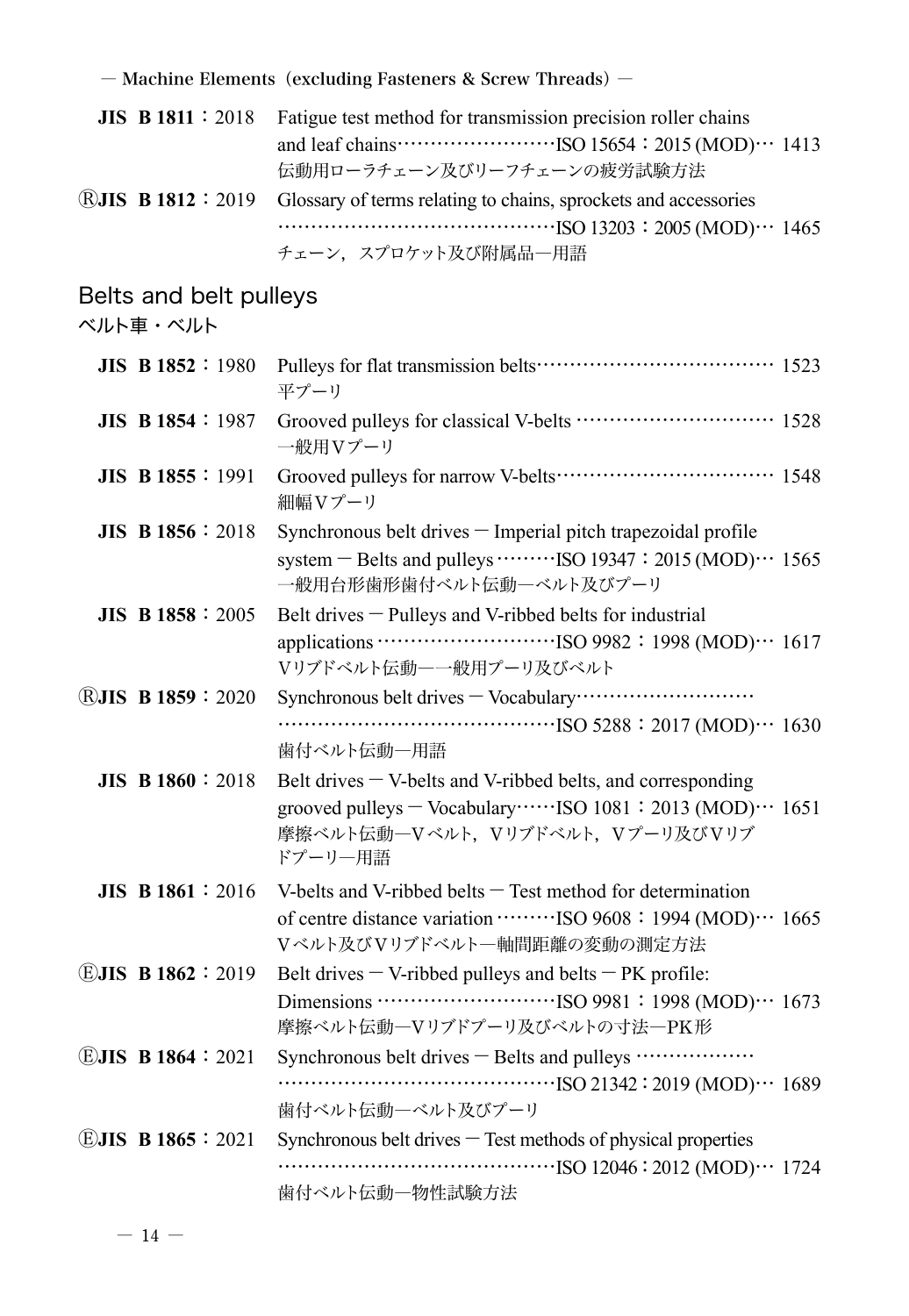|  | <b>EJIS B 1866</b> : 2021 Belt drives $-V$ -belts and corresponding V-pulley grooves $-$               |
|--|--------------------------------------------------------------------------------------------------------|
|  |                                                                                                        |
|  | 摩擦ベルト伝動ーVベルト及びプーリ溝部一形状·寸法                                                                              |
|  | <b>EJIS B 1867</b> : 2021 Belt drives $-V$ -belts $-$ Fatigue test $\cdots$ $\cdots$ $\cdots$ $\cdots$ |
|  |                                                                                                        |
|  | 摩擦ベルト伝動ーVベルトの疲労試験方法                                                                                    |
|  |                                                                                                        |
|  | 一般用Vベルト                                                                                                |

# Springs

ば ね

| <b>JIS B0103:2015</b>      | Springs – Vocabulary ······················ISO 26909: 2009 (MOD) ··· 1803<br>ばね用語                                         |  |
|----------------------------|---------------------------------------------------------------------------------------------------------------------------|--|
| <b>JIS B 0156</b> : 2015   | Springs $-$ Symbols $\cdots$ $\cdots$ $\cdots$ ISO 16249 : 2013 (MOD) $\cdots$ 1881<br>ばね記号                               |  |
| <b>JIS B</b> $1251 : 2018$ | ばね座金                                                                                                                      |  |
| $JIS$ B 1360 : 2006        | スナップピン                                                                                                                    |  |
|                            | JIS B 2704-1: 2018 Coil springs - Part 1: Basic calculation methods  1946<br>コイルばねー第1部: 基本計算方法                            |  |
|                            | JIS B 2704-2 : 2018 Coil springs $-$ Part 2 : Expression of the specification $\cdots$ 1976<br>コイルばね一第2部:仕様の表し方           |  |
|                            | 皿ばね                                                                                                                       |  |
|                            | 重ね板ばね一第1部:用語                                                                                                              |  |
|                            | 重ね板ばね一第2部:設計方法                                                                                                            |  |
|                            | <b>®JIS B 2710-3</b> : 2021 Leaf springs $-$ Part 3 : Method of measuring and testing $\cdots$ 2059<br>重ね板ばねー第3部:測定及び試験方法 |  |
|                            | ®JIS B 2710-4: 2021 Leaf springs – Part 4: Specification of products …………<br>重ね板ばね―第4部:製品仕様                               |  |
| JIS B 2711 : 2013          | Springs – Shot peening $\cdots$ $\cdots$ ISO 26910-1:2009 (MOD) $\cdots$ 2111<br>ばねのショットピーニング                             |  |
| JIS B 2804 : $2010$        | 止め輪                                                                                                                       |  |